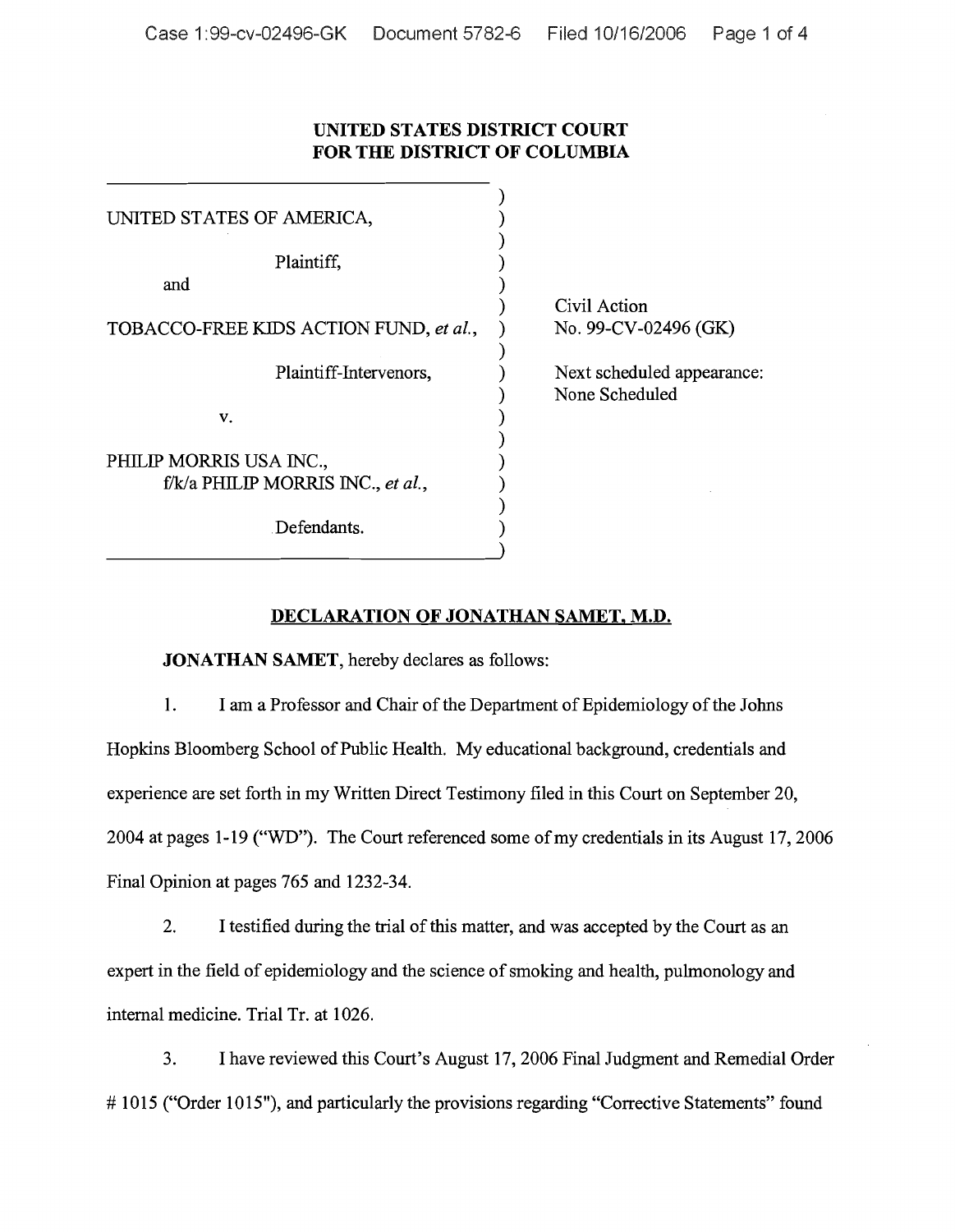at pages 4-9,  $\P$  $\parallel$  5-7.

4. I believe that certain of my opinions expressed at trial are relevant to accurately crafting the corrective statements ordered pursuant to Order #1015.

5. I testified that smoking causes cancer (WD: 68-81; 91-107), and specifically that smoking causes cancers of the mouth and throat (WD: 93-94); lungs (WD: 81); esophagus (WD:95); stomach (WD: 104); pancreas (WD 96-97); kidneys (WD: 100-01); bladder (WD: 98); and cervix (WD: 105), and also causes acute myelogenus leukemia (WD: 102).

6. I testified that smoking causes cardiovascular diseases (WD: 107-125), and specifically that smoking causes atherosclerosis (WD: 125); coronary heart disease (WD: 118); strokes (WD: 122); and aortic aneurysm (WD:125).

7. I testified that smoking causes lung diseases, including pneumonia (WD:132-35) and chronic obstructive pulmonary disease (COPD) (WD:81-90).

8. I testified that smoking causes complications of pregnancy for women who smoke while pregnant (WD: 129-32), reduces birthweight of the infant (WD:132); and causes sudden infant death syndrome (SIDS) after birth (WD:132).

9. I testified that smoking causes low bone density in postmenopausal women (WD: 129); hip fractures (WD: 129); cataracts (WD: 127); and peptic ulcer disease (WD: 127).

10. I testified that secondhand smoke causes premature death and disease in adults and children who do not smoke (WD: 171-220).

11. More specifically, I testified that exposure of children to secondhand smoke causes SIDS (WD: 205-06); acute respiratory infections (WD: 208); ear problems (WD: 219-20); and more severe asthma (WD: 217-18).

12. I testified that exposure of children to secondhand smoke causes respiratory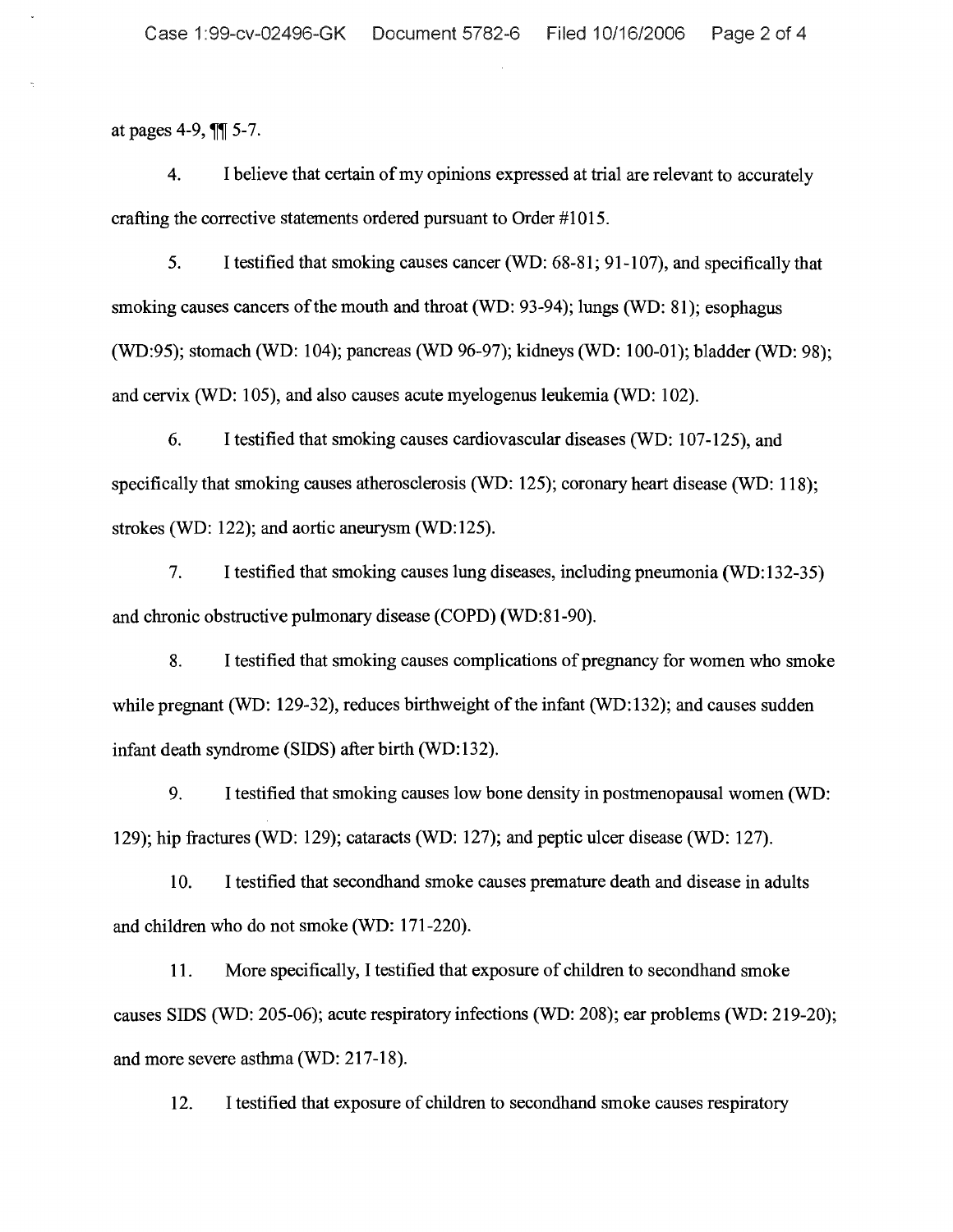symptoms and slows lung growth during childhood (WD: 211-13).

13. I testified that exposure of adults to secondhand smoke causes coronary heart disease (WD: 198-99) and lung cancer (WD:185-86).

14. It is also my opinion that only eliminating smoking in indoor spaces fully protects nonsmokers from exposure to secondhand smoke (US Exhibit: SG Report).

15. I testified that there are no significant health benefits from smoking "low tar," "light," "ultra light," "mild," or "natural cigarettes." (WD: 145-70).

16. More specifically, I testified that scientific evidence shows no health benefit to smoking cigarettes labeled as "low tar," "light," "ultra light," "mild," and "natural." (WD: 151-7O).

17. I testified that these labels do not describe the doses of carcinogens and other harmful substances inhaled by smokers of cigarettes with these labels compared to smokers of cigarettes without such labels. (WD: 148-50).

18. I testified that the machine-measured tar and nicotine yields on cigarette packages have no significance for risk to health. (WD: 148-49).

19. I thus concluded that smoking cigarettes with these labels as an altemative to quitting has little or no positive impact on the smoker's health. (US Exhibit: SG Report).

20. My opinions and conclusions that I testified to were based on my education, training, expertise in the science of smoking and health, and my review and understanding of the published scientific literature on smoking and health, including the relevant Reports of the Surgeon General, both which I have studied as well as those in which I have been involved as the Senior Scientific Editor.